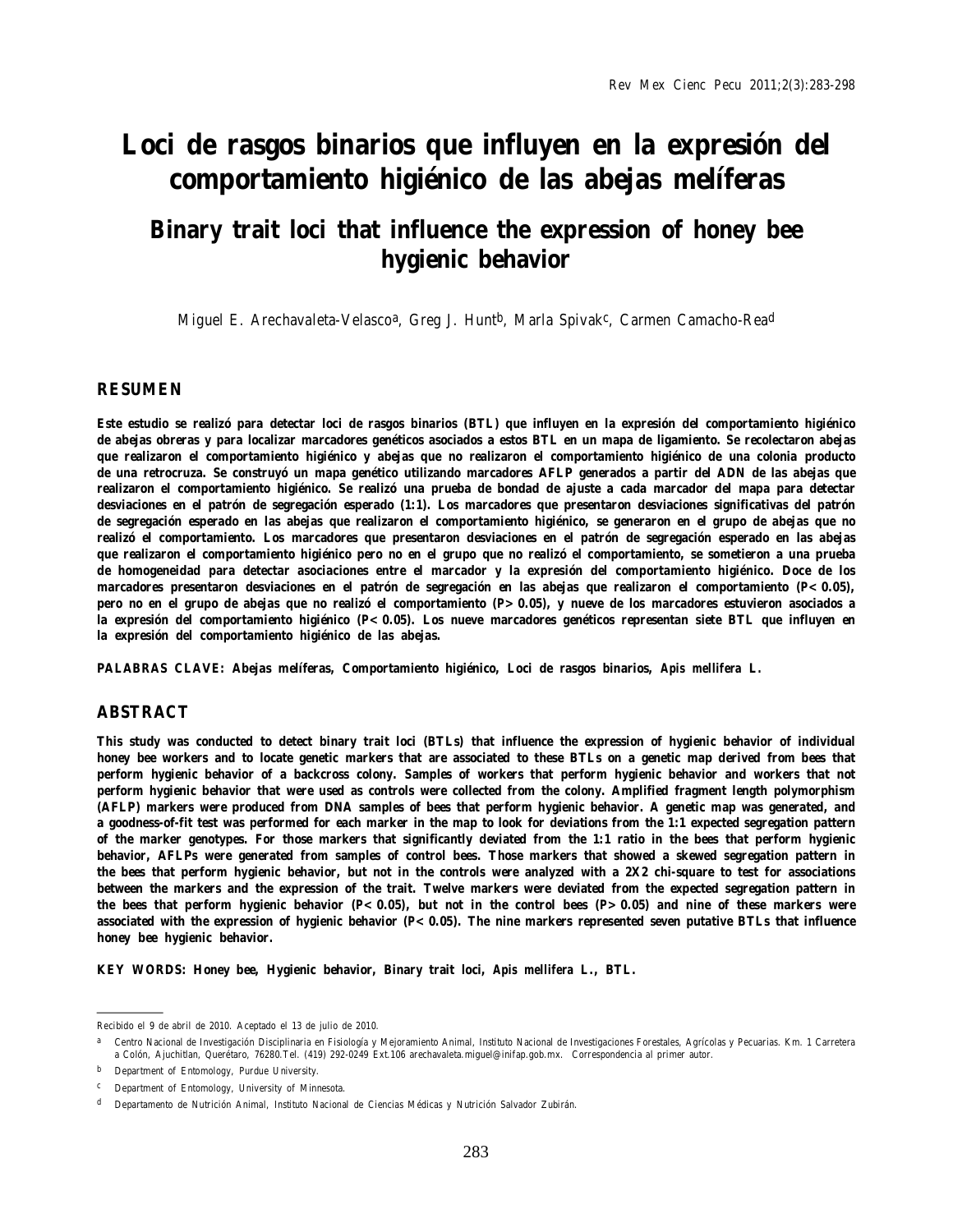#### **INTRODUCCION**

El comportamiento higiénico es una característica que confiere resistencia a las abejas en contra de las enfermedades. En las colonias que expresan esta característica, las obreras son capaces de detectar crías enfermas o muertas dentro de las celdas del panal, retirar la cubierta de cera de las celdas y remover a la cría afectada para posteriormente sacarla de la colmena, limitando de esta forma la diseminación de la enfermedad en el ambiente interno de la colmena(1,2,3). El comportamiento higiénico es un factor en la resistencia de las abejas a enfermedades como la Loque Americana(4,5), la Cría de Cal(6,7,8), y *Varroa destructor* A.(9,10,11).

La expresión del comportamiento higiénico se debe a efectos genéticos<sup> $(4,12,13)$ </sup> y un estudio sugiere que los efectos maternos son importantes(14), así mismo algunos factores ambientales afectan la expresión del comportamiento(15,16,17). Rothenbuhler(12) propuso que la expresión del comportamiento higiénico era de carácter recesivo y estaba controlada por dos loci. Sin embargo, un análisis posterior de los datos sugiere que el modelo de dos loci no es adecuado(18). Un estudio reciente en el que se utilizaron marcadores moleculares RAPD identificó siete loci de rasgos cuantitativos (QTL) que influyen sobre la expresión del comportamiento higiénico medido como una característica a nivel del fenotipo de toda la colonia de abejas(13).

El fenotipo de una colonia de abejas para una característica de comportamiento, depende de la proporción de obreras de la colonia que expresan ese comportamiento. Un aspecto importante en el estudio de la genética del comportamiento de las abejas, es identificar los loci y genes que influyen en la expresión de las características a nivel del fenotipo de las abejas obreras, con objeto de entender cómo es que comportamientos que están determinados por efectos genéticos en abejas individuales, determinan el fenotipo de toda una colonia.

El comportamiento higiénico es un rasgo que si se mide a nivel del fenotipo de una abeja obrera individual, puede ser considerado como un rasgo binario, ya que cuando una colonia es desafiada

#### **INTRODUCTION**

Hygienic behavior is a trait that confers resistance to honey bees against diseases. In colonies that express this behavior, the workers are able to detect, uncap and remove infected and dead brood from the combs in order to avoid the dissemination of diseases into the colony environment(1,2,3). Hygienic behavior has proven to be a factor in the resistance of honey bee colonies to American Foulbrood(4,5), to Chalkbrood(6,7,8), and to *Varroa destructor* A.(9,10,11).

The expression of hygienic behavior is due to genetic effects<sup>(4,12,13)</sup>, and a study suggests that maternal effects are important(14), also some environmental factors affect the expression of the trait(15,16,17). Rothenbuhler(12) proposed that the expression of hygienic behavior was controlled by two loci with recessive effects. A subsequent analysis of Rothenbuhler's data suggests that the two loci model was not strongly supported by the data<sup>(18)</sup>. A recent study that used RAPD molecular markers, identified seven suggestive quantitative trait loci (QTLs) influencing hygienic behavior measured as a colony trait(13).

The phenotype of honey bee colony for a behavioral trait, depends on the proportion of workers in the colony that express that trait. An important issue for the study of honey bee behavioral genetic, is to identify loci and genes that influence the expression of this type of traits in worker bees, in order to understand how does behavioral traits that are determined by genetic effects in individual honey bee determine the phenotype of a whole honey bee colony.

The expression of hygienic behavior of an individual bee can be considered as a binary trait. At any one time, when a colony is exposed to infected or dead brood, an individual bee, that is exposed to the stimulus, either performs hygienic behavior or not.

Binary traits can be associated with genetic markers included in linkage maps $(19,20)$  in order to detect and locate binary trait loci (BTL) in the genome that influence these traits(21,22,23). QTLs and BTLs have been identified that influence the expression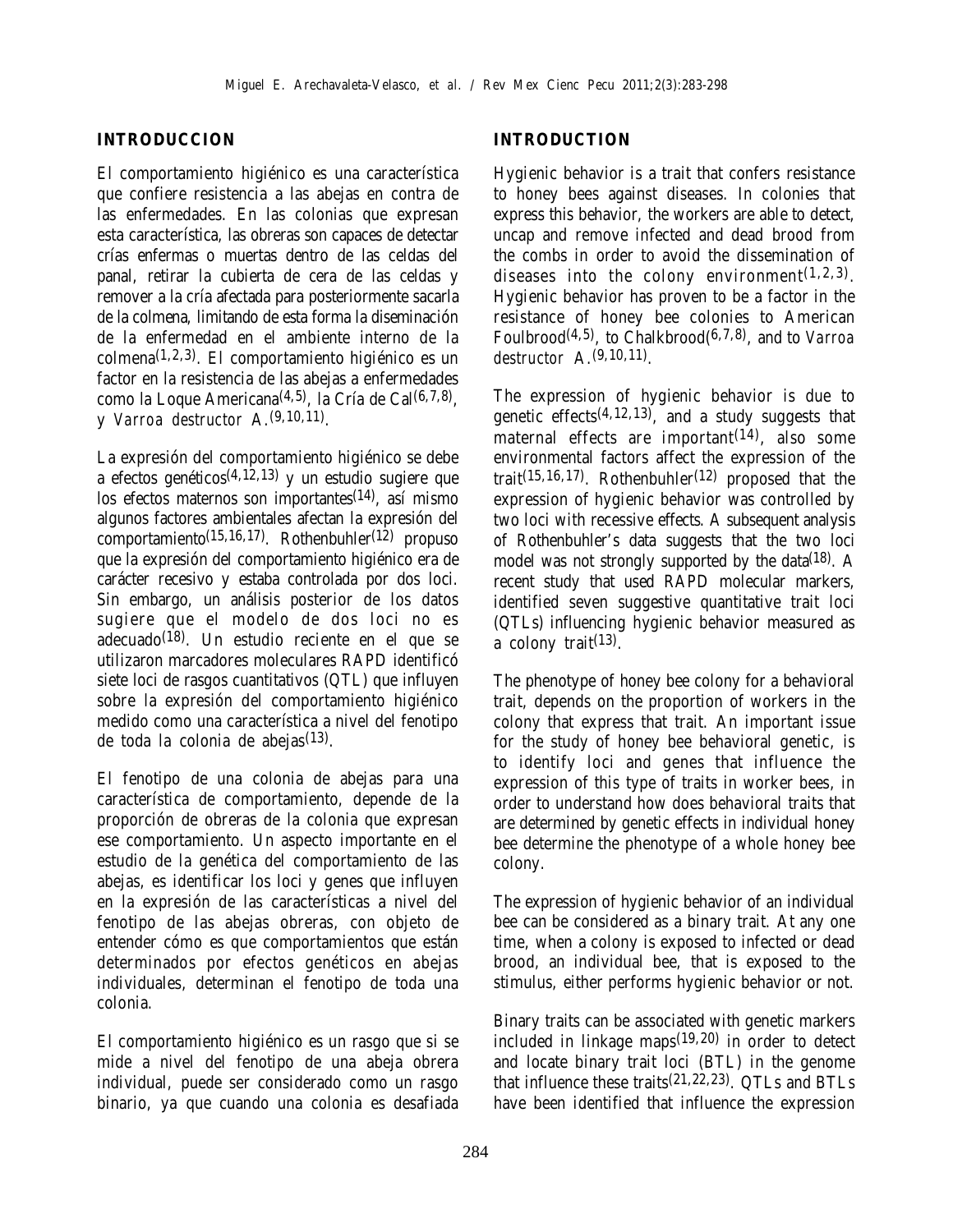con cría muerta, una abeja obrera en particular que este expuesta al estimulo responderá realizando o no realizando el comportamiento higiénico.

Utilizando pruebas de homogeneidad, los rasgos binarios pueden ser asociados con marcadores moleculares incluidos en mapas de ligamiento(19,20) con objeto de detectar y localizar loci de rasgos binarios (BTL) dentro del genoma que influyen sobre estas características(21,22,23). Se han identificado QTL y BTL que influyen sobre la expresión de características de comportamiento en abejas a nivel del fenotipo de los individuos para el comportamiento de pecoreo(24) y para el comportamiento defensivo(23,25,26).

Todos los estudios que se han llevado a cabo sobre genética del comportamiento higiénico se han realizado midiendo el fenotipo de toda la colonia. Es importante determinar la relación que existe entre la expresión de este comportamiento a nivel de abejas obreras individuales y el fenotipo de la colonia. El objetivo de este estudio fue detectar y localizar BTL que influyen sobre la expresión del comportamiento higiénico de abejas obreras a nivel del fenotipo de los individuos, en un mapa de ligamiento construido utilizando marcadores polimórficos por longitud de los fragmentos de ADN (AFLP).

### **MATERIALES Y METODOS**

#### *Colonias experimentales*

Para el desarrollo del estudio se utilizaron dos líneas de abejas, una de alto comportamiento higiénico y una de bajo comportamiento higiénico desarrolladas en la Universidad de Minnesota. Se seleccionó una colonia de cada una de las líneas, y se crió una reina a partir de la colonia higiénica, la cual fue inseminada instrumentalmente con el semen de un zángano proveniente de la colonia no higiénica. A partir de esta reina se criaron 24 reinas F1 que se dividieron en dos grupos de 12 reinas. Cada una de las reinas de uno de los grupos fue inseminada instrumentalmente con el semen de un zángano, utilizando zánganos provenientes de la colonia de alto comportamiento higiénico, mientras que cada una de las reinas del otro grupo fue of foraging behavior<sup>(24)</sup> and defensive behavior of individual honey bees(23,25,26).

All the studies conducted to study the genetics of hygienic behavior have been performed measuring the phenotype of a whole honey bee colony. It is important to determine the relation between the expression of this trait at the level of individual honey bees and the phenotype of the colony. The objective of this study was to detect and locate BTLs on an amplified fragment length polymorphisms (AFLPs) linkage map, that influence the expression of hygienic behavior of individual honey bees.

### **MATERIALS AND METHODS**

#### *Experimental Colonies*

Two lines of honey bees were used, one classified as hygienic and one classified as non-hygienic, these lines were generated at the University of Minnesota. One hygienic colony and one non-hygienic were selected. A queen was reared from the hygienic colony and was artificially inseminated with the semen of a drone from the non-hygienic colony. From this queen, 24 F1 queens were reared and divided into two groups. Twelve queens were singledrone artificially inseminated with drones from the hygienic colony and twelve queens were singledrone artificially inseminated with drones from the non-hygienic colony in order to produce two types of colonies composed of backcross workers. The F1 queens were daughters of the same diploid queen and the same haploid drone, so they had an average additive relationship of at least 0.75 and they share the same alleles inherited from the drone father that came from the non-hygienic colony.

Each queen was introduced into a small colony made with three frames of brood, two frames of honey and approximately 1.5 kg of bees. The colonies were kept in single deep Langstroth hives in the same apiary. All colonies were managed in the same way for a period of 60 d prior to the beginning of the experiments to allow time for workers in the colony to be replaced by daughters of the inseminated queens. The size of the colony was measured by the number of frames covered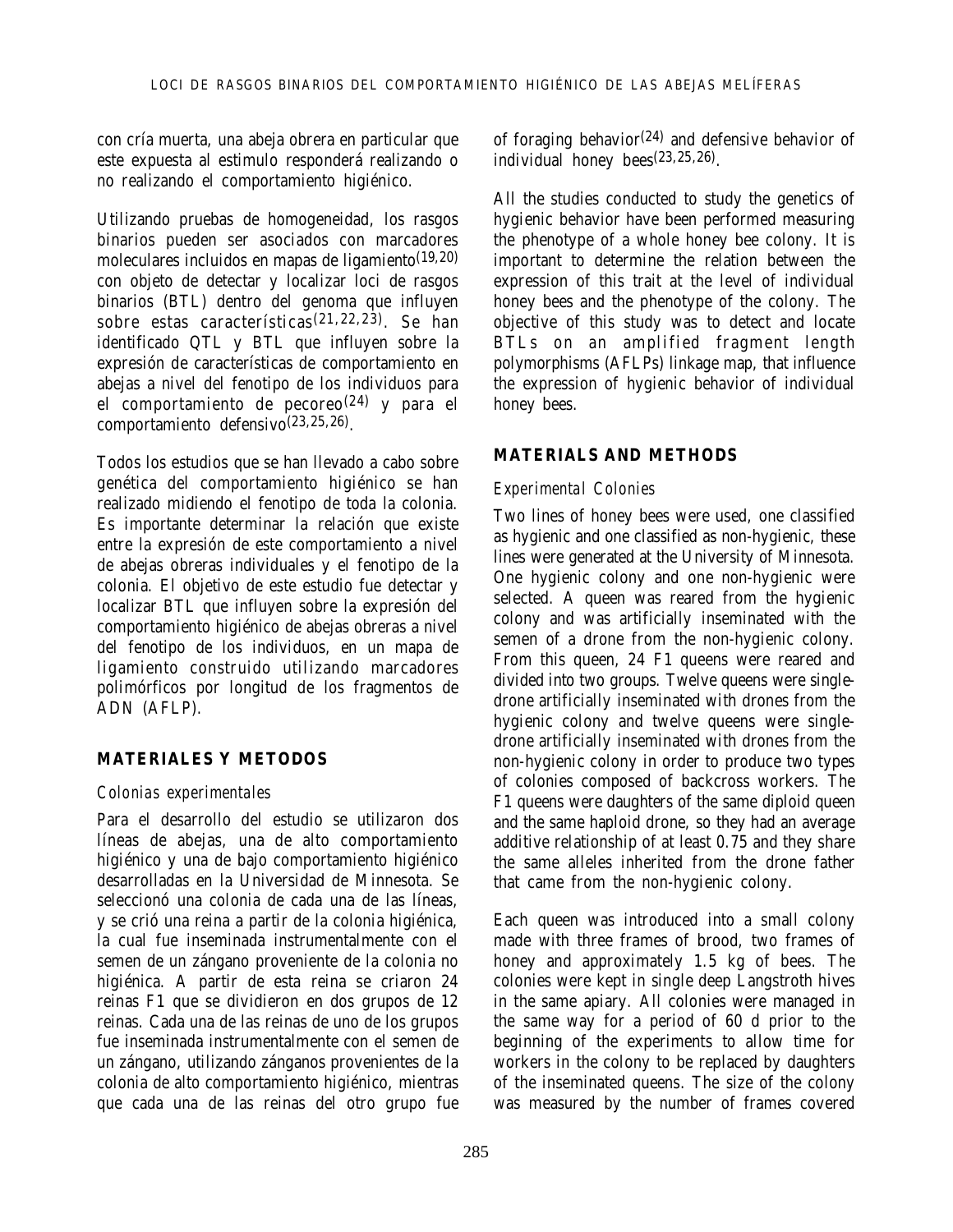inseminada con el semen de un zángano, utilizando zánganos de la colonia de la línea de bajo comportamiento higiénico, con el fin de producir dos grupos de colonias retrocruzadas. Las reinas F1 que encabezaron las colonias de los dos tipos de retrocruza eran hermanas hijas de la misma madre diploide y del mismo padre haploide, de tal forma que tenían una relación aditiva promedio de al menos 0.75, y compartían los mismos alelos que habían heredado de su padre, el zángano que provenía de la colonia de bajo comportamiento higiénico.

Las reinas fueron introducidas en colonias formadas por tres bastidores con cría, dos bastidores con miel y aproximadamente 1.5 kg de abejas obreras; las colonias se mantuvieron en colmenas tipo Langstroth que se ubicaron en un apiario. Todas las colonias recibieron el mismo manejo durante el desarrollo del estudio y se dio un periodo de 60 días para que las colonias se establecieran después de que las reinas iniciaran la postura de huevos, con objeto de que las obreras en la colonia fueran hijas de las reinas inseminadas antes de iniciar los experimentos. Se determinó el tamaño de la población de abejas de las colonias durante el desarrollo de los experimentos al contar el número de bastidores cubiertos con abejas y el número de bastidores que contenían cría en cada colmena, se realizó una prueba de Kruskall-Wallis para comparar estas dos variables entre las colonias.

### *Comportamiento higiénico de colonias retrocruzadas*

Para evaluar el comportamiento higiénico de las colonias y seleccionar a la colonia que tuvo el mejor desempeño se utilizó el método descrito por Spivak y Downey<sup>(27)</sup>. En cada colonia se seleccionó un bastidor que contenía celdas operculadas con pupas en el séptimo instar de desarrollo que presentaban ojos pigmentados. En cada bastidor se delimitaron tres áreas que contenían aproximadamente 35 celdas cada una insertando en la cera del panal tres tubos de metal de 4.5 cm de diámetro y 12 cm de alto. Se vertieron dos dosis de 50 ml de nitrógeno líquido con un intervalo de 2 min entre dosis en cada tubo, con objeto de sacrificar por congelamiento a las pupas en el interior de las celdas sin alterar la cubierta de

with bees and the number of frames with brood, a Kruskall-Wallis test was applied to compare this variable between colonies.

#### *Expression of hygienic behavior at the colony level*

The hygienic behavior of the experimental colonies was tested using the method described by Spivak and Downey<sup>(27)</sup>, to perform the test, a frame containing capped redeye pupae was removed from each colony. Three areas containing approximately 35 capped cells were delimited in the frame by inserting three metal tubes of 4.5 cm of diameter and 12 cm tall in the comb. Two doses of 50 ml of liquid nitrogen were poured into each tube, with and interval of 2 min, in order to freeze-kill the pupae inside the cells. The areas containing the dead brood were marked and the frames were reintroduced at the center of the nest into their respective colonies. Twenty-four hours later the frames were removed from the colonies, to count the number of cells that contained freeze-killed pupae that were uncapped and the number of cells that were uncapped and the dead pupae was removed. The hygienic behavior of the colonies was tested in three different occasions following this procedure allowing a 24 h period between each repetition.

To identify genotypic differences in the proportion of cells cleaned between backcross types and between colonies, data were analyzed using an analysis of variance under a nested design.

#### *BTL associated to the expression of hygienic behavior of individual bees*

To identify BTLs that influence the expression of hygienic behavior of individual bees, the colony that showed the highest hygienic behavior was selected; this colony came from the high hygienic behavior backcross. The queen of this colony was introduced into a cage made from plastic queen excluder and wood. The queen excluder allowed worker bees to pass and care for the queen and the brood, but not allowed the queen to move out from the frame. A comb with empty cells was introduced in the cage to force the queen to laid eggs in the comb for a period of 48 h in order to obtain a frame with eggs of the approximately same age.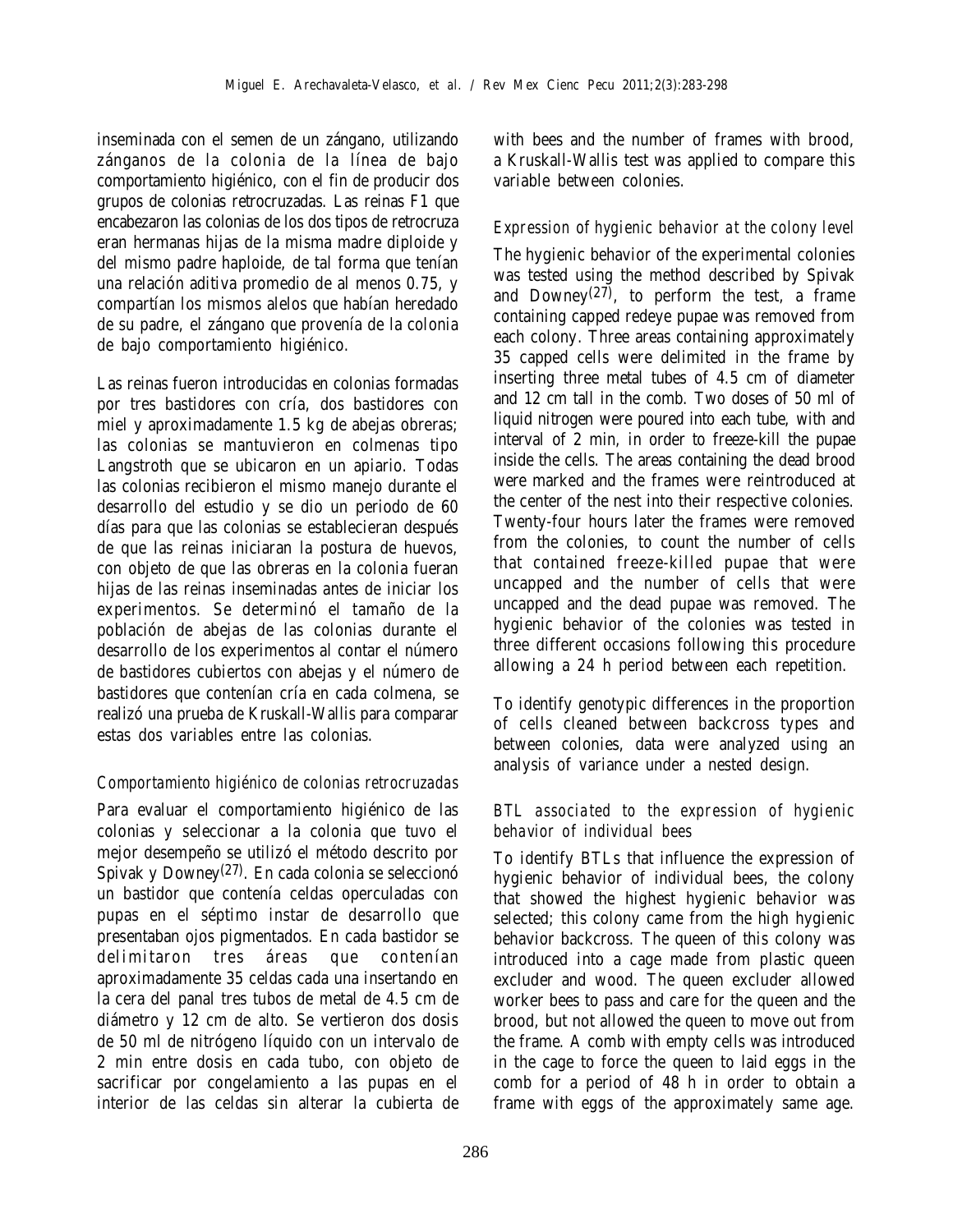cera. Se marcaron las áreas en el panal que contenía a la cría que fue sacrificada, y los bastidores se introdujeron en el centro del nido de cría de sus colonias. Veinticuatro horas después se removieron los bastidores y se contó el número de celdas que contenían pupas que fueron sacrificadas, en donde las abejas removieron el opérculo, y el número de celdas que contenían pupas que fueron sacrificadas en donde las abejas removieron el opérculo y a la pupa muerta. El comportamiento higiénico de las colonias se evaluó en tres ocasiones siguiendo este procedimiento, dejando un periodo de 24 h entre repetición de la prueba.

Para identificar diferencias entre los dos tipos de retrocruzas en la proporción de celdas en las que las abejas sólo removieron el opérculo sin retirar a la cría muerta, y en la proporción de celdas en las que removieron el opérculo y retiraron a la cría muerta, en relación al total de celdas donde se sacrificó la cría, se realizó un análisis de varianza utilizando un modelo en donde se incluyó el efecto del tipo de retrocruza, el efecto de colonia anidado dentro del tipo de retrocruza, el efecto de la repetición y el error experimental.

#### *Identificación de BTL asociados a la expresión del comportamiento higiénico de abejas obreras*

Para identificar BTL que influyen en la expresión del comportamiento higiénico a nivel del fenotipo de abejas obreras individuales, se seleccionó la colonia que presentó el comportamiento higiénico más alto, esta colonia pertenecía al grupo de colonias retrocruzadas hacia alto comportamiento higiénico. La reina de esta colonia se introdujo en una jaula para bastidor de cámara de cría construida con madera y paneles laterales formados por excluidor de reinas de plástico, que permitió el paso de abejas obreras hacia el interior para atender a la reina y a la cría, pero no permitió que la reina se saliera de la jaula. Dentro de la jaula se colocó un bastidor con panal cuyas celdas estaban vacías, para que la reina pusiera huevos de obrera durante un periodo de 48 h con el fin de obtener huevos de aproximadamente la misma edad. Después de 48 h la reina fue enjaulada en otro bastidor con celdas vacías y el bastidor en donde puso los huevos

Then the queen was caged into another frame and the frame with eggs was placed in the center of the colony. The queen was confined on four different combs for a period of 8 d, in order to have enough bees of approximately the same age for the assay. The maximum age difference between bees of different frames was eight days and the variation within bees of the same frame was 48 h.

Eighteen (18) days after eggs were laid, the frames were introduced into cages with 2.0 mm wire mesh to contain the workers that emerge. The cages with the frames were kept in an incubator at 36 °C and 70 % relative humidity. The bees that emerge each day were marked on the thorax with a colored numbered tag using different colors to group them according to the day of emergence.

The marked bees were introduced into an observation hive built from wood and two Plexiglas lateral panels. The panels had four circular windows of 10 cm in diameter, to reach the interior of the hive. The size of observation hive was enough to contain a small colony with two deep frames, one on top of each other. A total of 3,000 marked bees were introduced with their queen into the observation hive, with two combs; one containing capped brood and the other containing honey from the source colony. Into each of the two combs two holes of 4.5 cm in diameter were cut. The observation hive was set in a laboratory, where the bees have access to the outside trough a tube of 10 cm in diameter and 20 cm long that was set at a window. The colony was fed with syrup made from three parts of honey and one part of water and with a paste of pollen, powder sugar and honey during the tests period.

A frame from another colony, containing preemerging pupae was placed into a freezer at -20 °C to kill the brood and it was cut into circular segments of 4.5 cm. Two weeks after the colony was set in the laboratory two pieces of comb with freeze killed brood were inserted in the holes of the frames through the windows of the observation hive.

To record the bees that performed the hygienic behavior, the bees of the colony were observed through the Plexiglas, for a period of 7 d during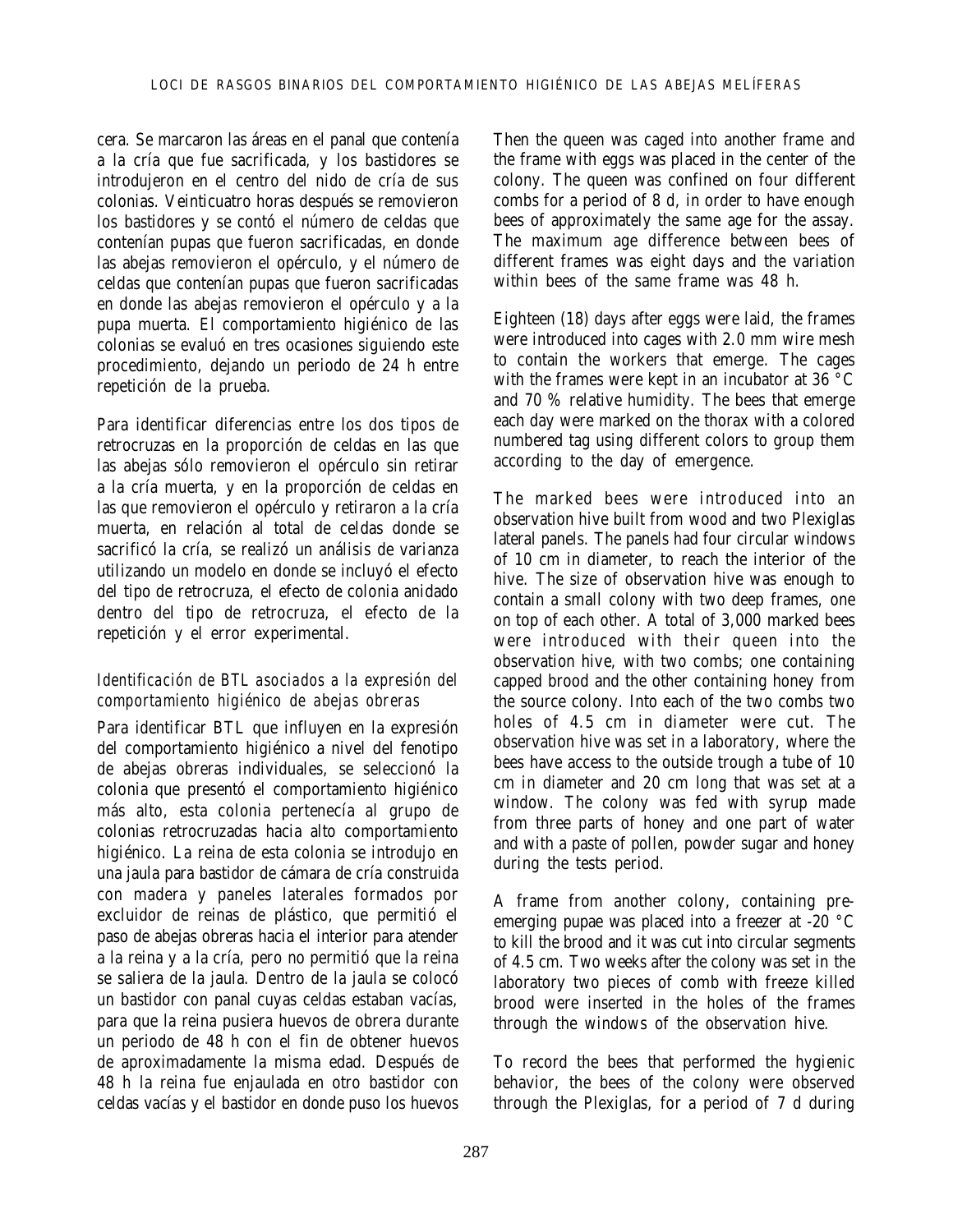fue colocado en el centro del nido de cría de la colmena. La reina fue confinada en cuatro bastidores diferentes durante ocho días con objeto de contar con un número suficiente de abejas de aproximadamente la misma edad para realizar el estudio. La diferencia máxima de edad entre las abejas de bastidores diferentes fue de ocho días y la variación entre abejas del mismo bastidor fue de 48 h.

Dieciocho (18) días después de que la reina puso los huevos, los bastidores fueron introducidos en jaulas con malla de alambre de 2.0 mm para contener a las abejas que emergieran de las celdas. Las jaulas con los bastidores se colocaron en una incubadora a 36 °C y 70 % de humedad relativa. Las abejas que emergieron cada día fueron marcadas pegándoles placas de plástico numeradas de diferentes colores en el tórax, con objeto de identificar a cada abeja en forma individual y formar grupos de acuerdo al día en que emergieron.

Las abejas marcadas fueron introducidas en una colmena de observación construida con madera y paneles laterales de acrílico transparente. Los paneles laterales tenían cuatro ventanas circulares de 10 cm de diámetro por las cuales se podía acceder al interior de la colmena. La colmena de observación tenía la capacidad de contener en su interior una colonia de abejas pequeña formada por dos bastidores de cámara de cría, que se colocaban uno encima del otro. La colonia se formó utilizando dos bastidores, uno que contenía cría operculada y otro que contenía miel; se introdujeron 3,000 abejas marcadas junto con la reina de la colonia. En cada uno de los dos bastidores se cortaron dos hoyos de 4.5 cm de diámetro en el panal a la altura de las ventanas de los panales de acrílico. La colmena de observación se colocó en un laboratorio en donde las abejas tuvieron acceso al exterior a través de un tubo de acrílico de 10 cm de diámetro y 20 cm de largo que se ubicó en una ventana. La colonia fue alimentada en forma continua con jarabe elaborado con tres partes de miel de abeja por una parte de agua y con una pasta elaborada con polen, azúcar pulverizada y miel durante el tiempo en que se realizaron los experimentos.

Se obtuvo un bastidor que contenía cría operculada de otra colonia, el bastidor se colocó a -20 °C con

6 h each day, divided in two sessions, the first form 0900 to 1200 and the second from 1400 to 1700, the pieces of comb with freeze killed brood were replaced every time it was needed when the bees removed the dead pupae.

The two components of the trait, uncapping and removing were studied. Any bee that chews or removes part of the cap from a cell was considered to perform the uncapping behavior. Any bee that introduced her head into a cell containing a dead pupae and take out a piece of the pupae was considered to perform the removing behavior. Records of the bees that performed the uncapping and removing were collected.

At the end of the assay the bees in the colony was sacrificed by placing the observation hive at -80 °C for 12 h and each bee that were recorded performing any of the behaviors were recovered and introduced into an individual 1.5 ml plastic tube. Samples of bees that not participate in any of the behaviors studied in this experiment were collected as controls. The bees were kept at -80 °C until the DNA analysis was performed.

DNA was extracted from the 94 bees that performed hygienic behavior during the assay, from 94 control bees, from the drone father of the colony and the drone father of the F1 queens. DNA extraction involved grinding the bees in lysis solution (1% CTAB, 50 mM Tris pH 8.0, 10 mM EDTA, 1.1 M NaCl), followed by phenol-chloroform extraction and ethanol precipitation of the DNA(28). The DNA of each individual bee was quantified with a fluorometer and diluted to a final concentration of 14 ng/ml in double distilled water.

AFLP markers(29) were generated from DNA samples of the 94 bees that performed the hygienic behavior, the drone father of the colony and the drone father of the F1 queens to identify the phase of the genetic markers. To produce the AFLP markers, the DNA of each individual bee was digested with two restriction endonucleases, *Eco*RI and *Mse*I to generate restriction fragments. The DNA fragments were ligated to *Eco*RI and *Mse*I adapters that function as primer binding sites that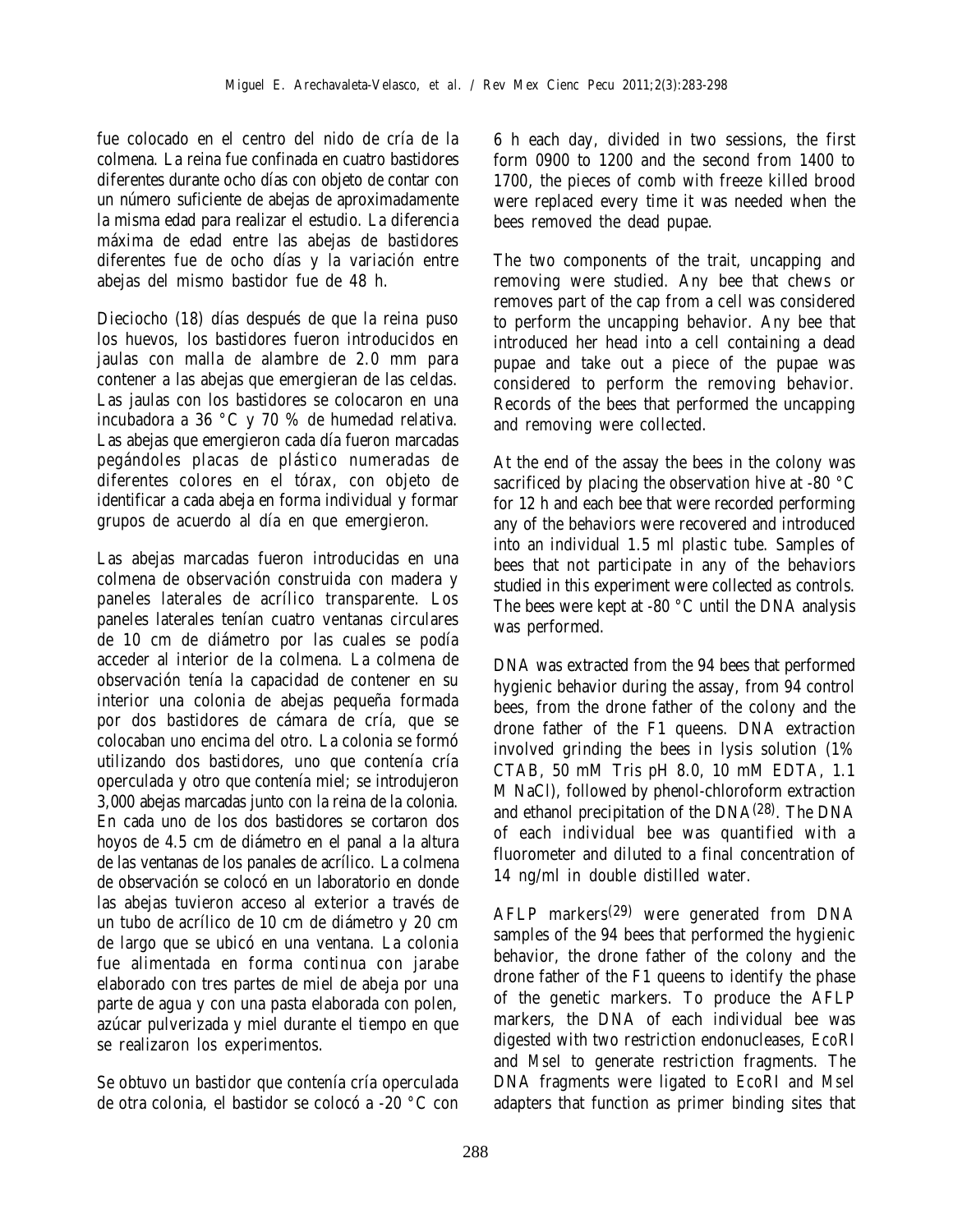objeto de sacrificar a la cría por congelación, y se cortaron segmentos de panal que contenían cría operculada muerta de 4.5 cm de diámetro.

Dos semanas después de que se estableció la colonia en el laboratorio, se insertaron en cada uno de los hoyos que se hicieron en el panal de los bastidores, los segmentos de panal con la cría que fue sacrificada por congelación utilizando las ventanas de los paneles laterales de la colmena de observación. Con objeto de identificar a los individuos que realizaron el comportamiento higiénico, se observaron a las abejas de la colonia a través de los paneles de acrílico, por un periodo de siete días durante 6 h diarias divididas en dos sesiones, la primera de 0900 a 1200, y la segunda de 1400 a 1700, los segmentos de panal con cría muerta fueron reemplazados en el interior de la colonia en la medida que las abejas removieron a las pupas muertas.

Se estudiaron los dos componentes del comportamiento higiénico: la remoción del opérculo de cera de las celdas que contenían a las pupas muertas y la remoción de cría muerta de la celda. Cualquier abeja obrera que mordiera y retirara parte del opérculo se consideró que estaba participando en la remoción del opérculo de cera. Cualquier abeja que introdujo la cabeza en el interior de una celda y removió un pedazo de cría muerta fue considerada como que estaba participando en la remoción de la cría. Se registró la placa de identificación individual de las abejas obreras que participaron en la remoción del opérculo en las celdas con cría muerta y el de las abejas que removieron a la cría muerta de las celdas.

Al finalizar el periodo de estudio las abejas de la colonia fueron sacrificadas colocando la colmena de observación a -80 °C durante 12 h; se recuperaron a las abejas que realizaron cualquiera de los dos componentes del comportamiento higiénico y se introdujeron en un tubos individuales de 1.5 ml. Así mismo, se recolectaron abejas que no realizaron el comportamiento higiénico de los mismos grupos de edad incluidos en las abejas que sí realizaron el comportamiento higiénico para ser utilizadas como grupo testigo. Las abejas

flank template DNA for amplification. Polymerase chain reaction (PCR) was performed in a first amplification reaction (preamplification) using an *Eco*RI primer 5' AGA CTG CGT ACC AAT TC and a *Mse*I primer 5' GAT GAG TCC TGA GTA AC. The PCR conditions were twenty cycles of denaturing at 94 ºC for 30 sec, annealing at 56 °C for one minute and extension at 72 °C for one minute.

The products of the preamplification were used as template for a second set of PCR called selective amplification using two more primers: an *Eco*RI primer containing two selective nucleotides that was previously labeled using 33P, and an *Mse*I primer containing two selective nucleotides. The *Eco*RI primers differ in the last two bases at the 3' end: E1, -AA; E2, -AC; E3, -AG; E4, -AT. The *Mse*I primers differ in the last three bases at the 3' end: M1, -CAA; M2, -CAC; M3, -CAG; M4, -CAT; M5, -CTA; M6, -CTC; M7, -CTG; M8, -CTT.

The PCR was performed under the following conditions: one cycle at 94 °C for 30 sec, 65 °C for 30 sec and 72 °C for 1 min; followed by 12 cycles of denaturing at 94 °C for 30 sec, annealing at 65 °C for 30 sec, with a ramp time of 5 min to reach the extension temperature of 72 °C for 1 min. The annealing temperature was decreased by -0.7 °C per cycle during the 12 cycles, giving a touch down phase of 13 cycles. This was followed by 22 cycles at 94 °C for 30 sec, 65 °C for 30 sec and 72 °C for 1 min. Selective amplification products were separated on a 42 X 36 cm 6% denaturing polyacrylamide gels with 1X TBE. The gel was transferred to chromatography papers and dried in a gel dryer. Twenty-eight selective amplifications were performed for each sample, using four *Eco*RI primers and eight *Mse*I primers.

Linkage analysis was performed with Joinmap 3.0 software (Van Ooijen and Voorrips 2001), coding the data as a backcross. The mapping procedure for each linkage group used the following parameters: a minimum LOD value of 3.0 for linkage, a maximum recombination between markers of 0.40 and a maximum jump in the goodness of fit of 5.0. The Kosambi function was used to estimate genetic distances from the recombination fractions(31).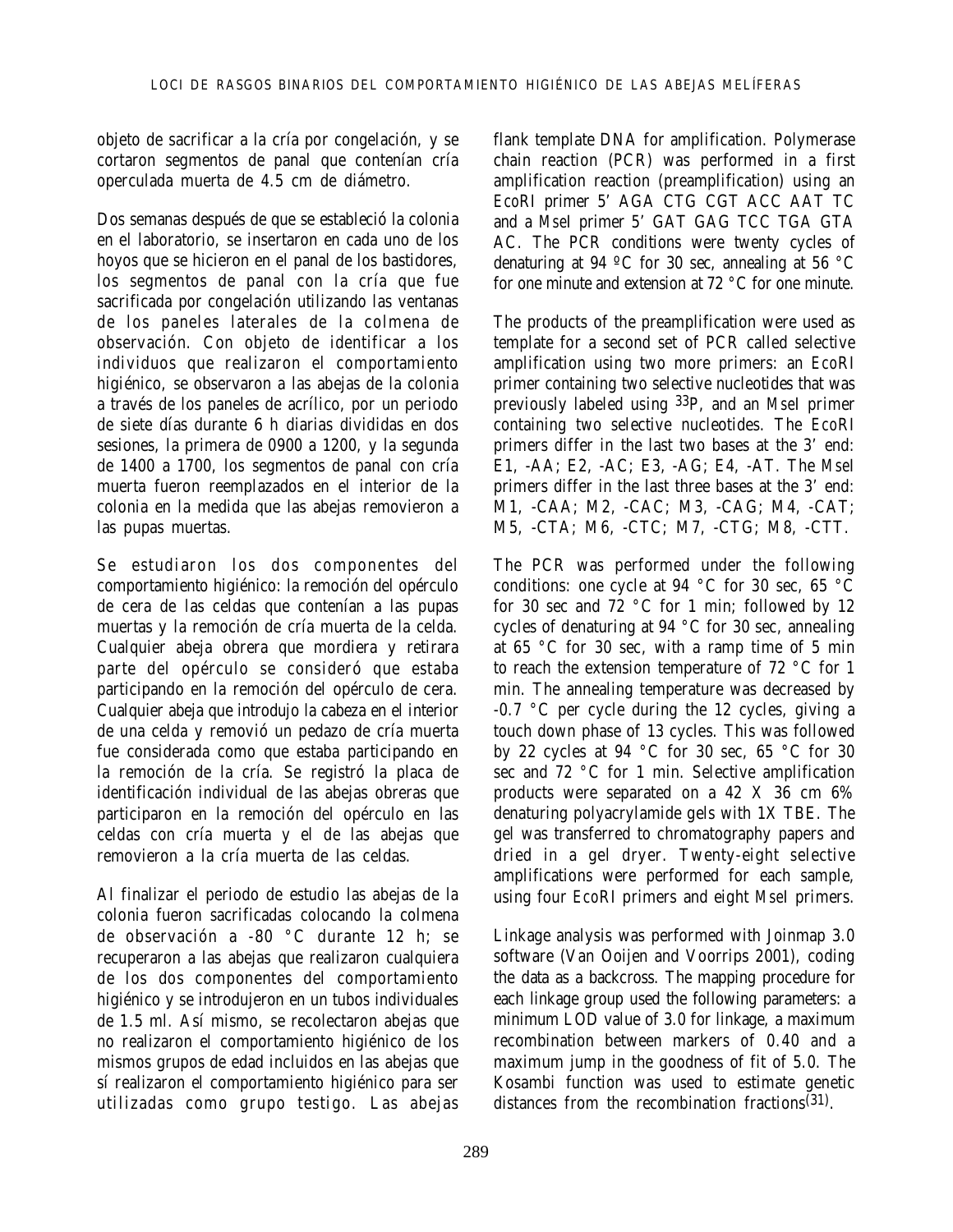recuperadas se mantuvieron a -80 °C hasta que se realizaron los análisis moleculares.

Se extrajo el ADN de las 94 abejas que participaron con mayor frecuencia realizando el comportamiento higiénico durante el período de estudio y de 94 abejas del grupo testigo, así como del zángano padre de la colonia experimental y del zángano padre de las reinas F1. La extracción del ADN involucró la maceración de las abejas en una solución de lisis (1% CTAB, 50 mM Tris pH 8, 10 mM EDTA, 1.1 M NaCl), seguido de la extracción con fenol-cloroformo y la precipitación del ADN con etanol(28). Se cuantificó la concentración del ADN de cada abeja con un fluorometro y se diluyó el ADN a una concentración final de 14 ng/ml en agua bidestilada.

Se generaron marcadores AFLP(29) a partir del ADN de las 94 obreras que realizaron el comportamiento higiénico, el zángano padre de la colonia y del zángano padre de las reinas F1 con el fin de identificar la fase de los marcadores. Para producir los marcadores AFLP, el ADN de cada abeja fue digerido con las enzimas EcoRI y MseI para generar fragmentos de restricción. Posteriormente se ligaron adaptadores para *Eco*RI y *Mse*I a los extremos de los fragmentos de ADN generados que funcionaron como sitios para el acoplamiento de oligonucleotidos para amplificar los fragmentos de restricción mediante la reacción en cadena de la polimerasa (PCR).

Se realizó una primera reacción de amplificación denominada preamplificación utilizando un oligonucleotido para *Eco*RI 5' AGA CTG CGT ACC AAT TC y un oligonucleotido para *Mse*I 5' GAT GAG TCC TGA GTA AC. Las condiciones de la PCR fueron veinte ciclos de desnaturalización a 94 °C por 30 seg, alineamiento a 56 °C por 1 min y extensión a 72 °C por 1 min.

El producto de la preamplificación fue utilizado para realizar un segundo grupo de reacciones de PCR denominado amplificación selectiva utilizando oligonucleotidos para *Eco*RI que contenían dos nucleótidos selectivos, y que fueron previamente marcados utilizando 33P y oligonucleotidos para *Mse*I que contenían tres nucleótidos selectivos. Los oligonucleotidos para *Eco*RI difirieron en las últimas

To detect BTLs that influence hygienic behavior of individual bees a goodness of fit test was performed for each marker in the map to look for deviations from the 1:1 segregation of the genotypes that would be expected for a colony composed of backcross workers in the group of bees that performed hygienic behavior.

For those markers that significantly deviated from the 1:1 ratio in the bees that performed the hygienic behavior, AFLPs were generated from the sample of 94 control bees, following the procedure described above. A goodness of fit test was performed for each marker to look for deviations from the 1:1 segregation of the genotypes that would be expected for a colony composed of backcross workers

Those markers that showed a skewed segregation pattern in the hygienic bees but not in the controls at a 0.05 significance level were analyzed with a homogeneity test using a 2 X 2 Chi-square to test for associations between the AFLP markers and the expression of hygienic behavior to detect BTLs that influence the trait.

# **RESULTS**

### *Expression of hygienic behavior at the colony level*

No differences were found in the number of frames with brood and in the number of frames with bees (*P*>0.05) between the experimental colonies at the time that the colonies were tested, this indicates that the bee population among the colonies was not different.

During the study all the colonies performed the two components of the hygienic behavior, no colony was found that perform only the uncapping or the removing.

Hygienic behavior of the two backcrosses were different; differences were found for the proportion of cells that were uncapped and the pupae removed between backcross types (*P*<0.01), between colonies  $(P< 0.01)$  and no differences were found between repetitions (*P*>0.05). The mean proportion of cells cleaned by the colonies of the hygienic backcross was  $95.32 \pm 1.00$  %, while the non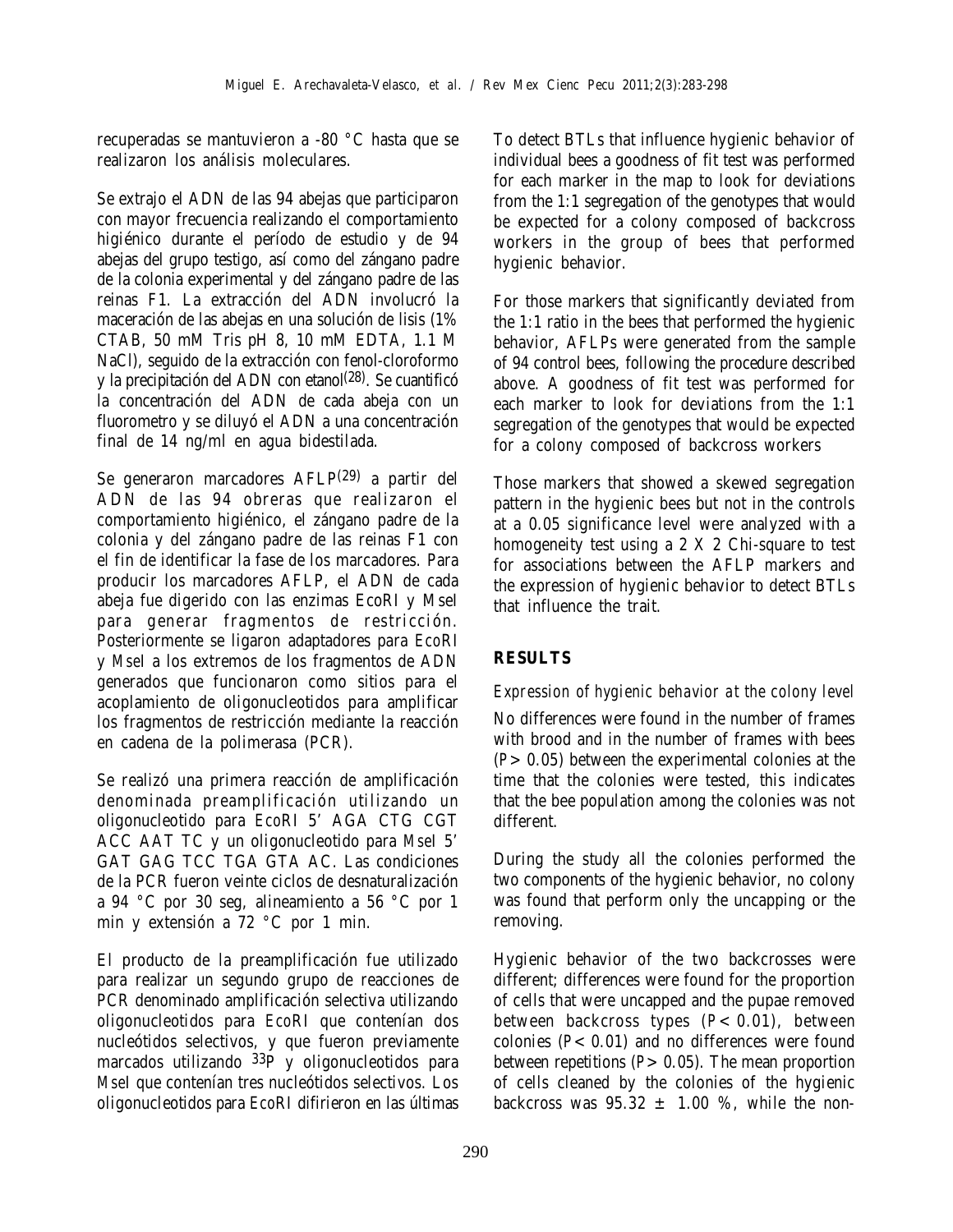dos bases en el extremo 3': E1, -AA; E2, -AC; E3, -AG; E4, -AT; y los oligonucleotidos para *Mse*I difirieron en las ultimas tres bases en el extremo 3': M1, -CAA; M2, -CAC; M3, -CAG; M4, -CAT; M5, -CTA; M6, -CTC; M7, -CTG; M8, -CTT.

La PCR se realizó en las siguientes condiciones: un ciclo a 94 °C por 30 seg, 65 °C por 30 seg y hygienic backcross colonies uncapped and removed 68.40  $\pm$  1.06 % of the cells on average.

#### *BTL that influence the expression of hygienic behavior of individual bees*

All the bees that performed the hygienic behavior performed the two components of the trait; no

- Figura 1. Mapa genético de abejas obreras que realizaron el comportamiento higiénico de una colonia producto de una retrocruza. Contiene 115 marcadores AFLP y expande 1346 cM del genoma de la abeja
- Figure 1. Linkage map of honeybee worker that performed hygienic behavior from a backcross colony. The map includes 115 AFLP markers and expands 1346 cM of the honeybee genome

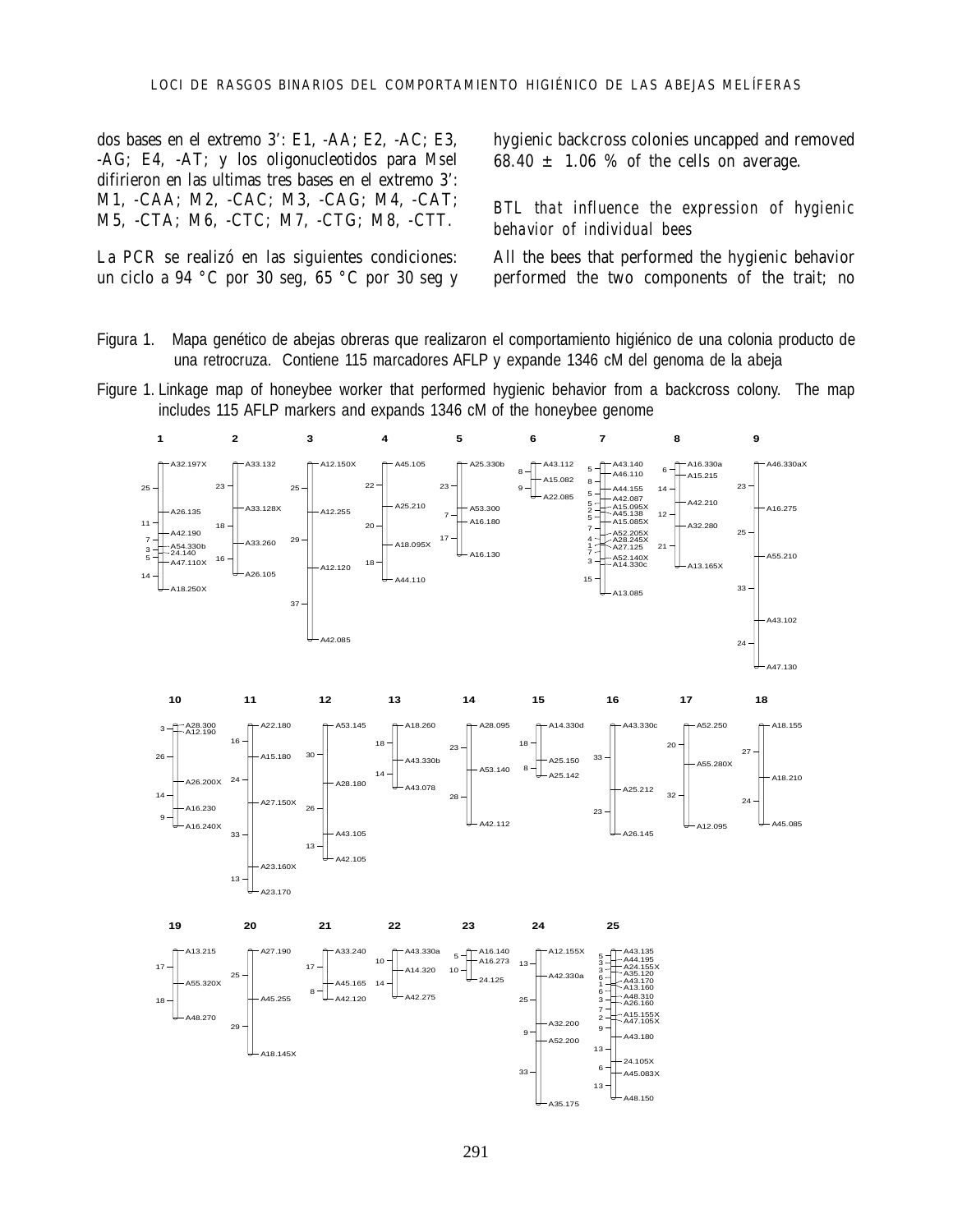72 °C por 1 min; seguido de 12 ciclos de desnaturalización a 94 °C por 30 seg, alineamiento a 65 °C por 30 seg, con una rampa de tiempo de 5 min para alcanzar la temperatura de extensión de 72 °C por 1 min. La temperatura de alineamiento fue reducida en 0.7 °C por ciclo durante los 12 ciclos. Esto fue seguido por 22 ciclos a 94 °C por 30 seg, 65 °C por 30 seg y 72 °C por 1 min. Los productos de la amplificación selectiva se resolvieron en geles de poliacrilamida al 6% de 42 x 36 cm con TBE 1x. Los geles se transfirieron a papel para cromatografía y se secaron en un secador para geles. Se realizaron 28 amplificaciones selectivas, utilizando los cuatro oligonucleotidos para *Eco*RI y los ocho oligunucleotidos para *Mse*I.

El análisis para generar el mapa genético se realizó utilizando el programa Joinmap 3.0(30), codificando los datos como una retrocruza, el procedimiento para formar los grupos de ligamiento se realizó con los siguientes parámetros: un valor LOD mínimo de 3.0 para declarar ligamiento entre dos marcadores, una recombinación máxima entre

bees were detected that performed only one of the components.

A total of 234 polymorphic markers where generated from the sample of bees that performed hygienic behavior in the colony, 115 of these markers were incorporated into 25 linkage groups that span 1346 cM with an average space between makers of 11.70 cM (Figure 1).

Twelve markers showed deviations from the expected 1:1 segregation pattern in the genotypic frequencies of the bees that performed hygienic behavior  $(P< 0.05)$ , but not in the control bees (*P*>0.05) (Table 1). Nine of these markers showed a significant association with the expression of hygienic behavior ( $P < 0.05$ ) (Table 2).

The nine markers were located in six different linkage groups of the genetic map. Four of the markers were in different linkage groups (Groups 3, 6, 13 and 19), three of the markers were located together in linkage group 21 covering a region of

- Cuadro 1. Marcadores genéticos que mostraron desviaciones en el patrón de segregación esperado (1:1) en el grupo de abejas que realizaron el comportamiento higiénico, pero no en el grupo de abejas testigo
- Table 1. Genetic markers that showed deviation in the expected segregation pattern (1:1) in the group of honeybees that performed hygienic behavior, but not in the control group

|          |           |    | Honeybees with hygenic<br>behavior |    |       | Honeybees without hygenic<br>behavior |           |    |    |       |      |
|----------|-----------|----|------------------------------------|----|-------|---------------------------------------|-----------|----|----|-------|------|
|          | Genotipes |    |                                    |    |       |                                       | Genotipes |    |    |       |      |
| Marker   | group     | n  | A                                  | Н  | $x^2$ | P                                     | n         | A  | н  | $x^2$ | P    |
| A42.085  | 3         | 93 | 75                                 | 18 | 34.9  | < 0.001                               | 89        | 39 | 50 | 1.4   | 0.24 |
| A43.112  | 6         | 91 | 71                                 | 20 | 28.6  | < 0.001                               | 96        | 57 | 39 | 3.4   | 0.07 |
| A42.105  | 12        | 93 | 56                                 | 37 | 3.9   | 0.048                                 | 89        | 42 | 47 | 0.3   | 0.58 |
| A43.330b | 13        | 91 | 70                                 | 21 | 26.4  | < 0.001                               | 96        | 57 | 39 | 3.4   | 0.07 |
| A48.270  | 19        | 92 | 60                                 | 32 | 8.5   | 0.003                                 | 80        | 32 | 48 | 3.2   | 0.07 |
| A27.190  | 20        | 93 | 58                                 | 35 | 5.7   | 0.017                                 | 96        | 50 | 46 | 0.2   | 0.66 |
| A33.240  | 21        | 92 | 71                                 | 21 | 27.2  | < 0.001                               | 93        | 54 | 39 | 2.4   | 0.12 |
| A45.165  | 21        | 85 | 72                                 | 13 | 41.0  | < 0.001                               | 89        | 49 | 40 | 0.9   | 0.34 |
| A42.120  | 21        | 92 | 77                                 | 15 | 41.8  | < 0.001                               | 88        | 48 | 40 | 0.7   | 0.40 |
| A48.310  | 25        | 92 | 67                                 | 25 | 19.2  | < 0.001                               | 82        | 40 | 42 | 0.1   | 0.75 |
| A43.180  | 25        | 91 | 55                                 | 36 | 4.0   | 0.045                                 | 95        | 49 | 46 | 0.1   | 0.75 |
| A48.150  | 25        | 91 | 36                                 | 55 | 4.0   | 0.045                                 | 76        | 45 | 31 | 2.6   | 0.11 |

A y H corresponden a las frecuencias absolutas de los alelos generados por el marcador.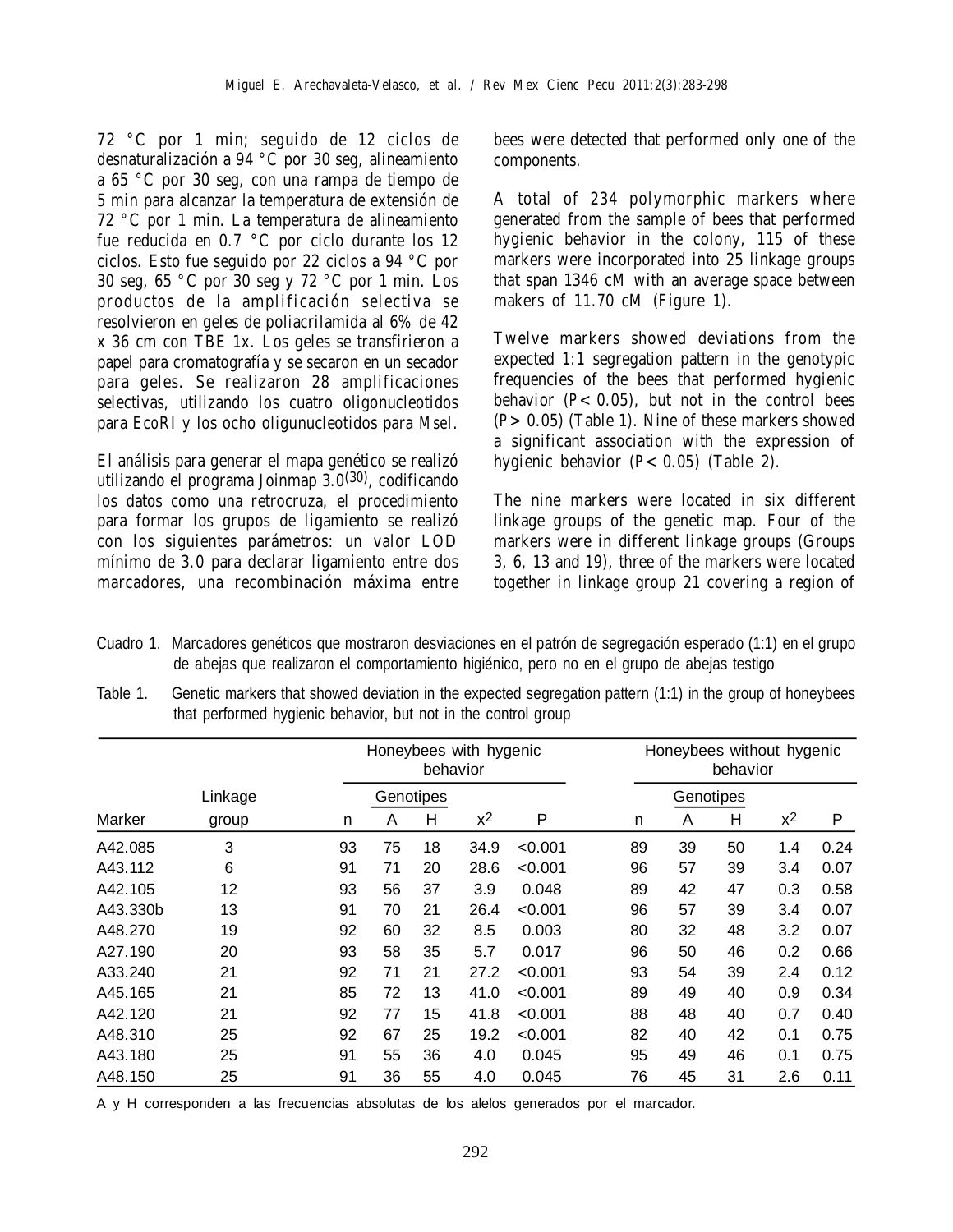marcadores de 0.40 y un salto máximo en la bondad de ajuste de 5.0. Se utilizó la función de Kosambi para estimar las distancias genéticas entre marcadores a partir de las fracciones de recombinación calculadas(31).

Para detectar los BTL que influyen sobre la expresión del comportamiento higiénico a nivel del fenotipo de abejas individuales, se realizó una prueba de bondad de ajuste para cada marcador, que fue incorporado en el mapa con objeto de detectar desviaciones sobre el patrón de segregación esperado de 1:1 en los dos genotipos de cada marcador, para una colonia compuesta por abejas obreras retrocruzadas en el grupo de abejas obreras que realizaron el comportamiento higiénico.

Para aquellos marcadores que mostraron una desviación significativa del patrón de segregación 1:1 en los genotipos de las abejas que realizaron el comportamiento higiénico, se generaron marcadores AFLP en las 94 abejas del grupo testigo utilizando el procedimiento descrito. Se realizó una prueba de bondad de ajuste para cada marcador estudiado en el grupo testigo, con objeto de detectar desviaciones sobre el patrón de segregación esperado de 1:1 de los genotipos para una colonia compuesta por abejas obreras retrocruzadas.

Finalmente, aquellos marcadores que mostraron una desviación significativa del patrón de segregación esperado en las abejas que realizaron el comportamiento higiénico pero no en las abejas del grupo testigo a un nivel de significancia de 0.05, fueron analizados mediante una prueba de homogeneidad, utilizando una tabla de contingencia 2 X 2 para determinar si existía una asociación entre el marcador y la expresión del comportamiento higiénico.

### **RESULTADOS**

#### *Evaluación del comportamiento higiénico de colonias retrocruzadas*

No se encontraron diferencias en el número de bastidores con cría, ni en el número de bastidores cubiertos con abejas de las colonias experimentales en el momento que se realizaron las pruebas para Cuadro 2. Marcadores genéticos asociados a loci de rasgos binarios (BTL) que influyen en la expresión del comportamiento higiénico de abejas obreras

Table 2. Genetic markers associated to Binary trait loci (BTL) that influences on the expression of hygienic behavior of worker honeybees

| Marker   | Linkage<br>group | $X^2$ | P        | BTL              |
|----------|------------------|-------|----------|------------------|
| A42.085  | 3                | 24.80 | < 0.0001 | BTL 1            |
| A43.112  | 6                | 6.68  | 0.010    | BTL <sub>2</sub> |
| A43.330b | 13               | 5.82  | 0.016    | BTL <sub>3</sub> |
| A48.270  | 19               | 9.95  | 0.002    | BTI <sub>4</sub> |
| A33.240  | 21               | 6.86  | 0.009    | BTL <sub>5</sub> |
| A45.165  | 21               | 16.67 | < 0.0001 | BTL <sub>5</sub> |
| A42.120  | 21               | 16.66 | < 0.0001 | BTL <sub>5</sub> |
| A48.310  | 25               | 9.60  | 0.002    | BTI 6            |
| A48.150  | 25               | 5.64  | 0.018    | BTL 7            |

25 cM and two markers were located in linkage group 25 with a distance of 53 cM and with the presence of six markers that were not associated to the expression of hygienic behavior between them (Figure 2).

### **DISCUSSION**

The linkage map expands 1346 cM, other maps expand  $3450cM^{(32)}$ ,  $3406cM^{(13)}$  y 4114 cM(33), the map generated in this study has a lower coverage in terms of marker density along the 186 Mb of the honey be genome $(34)$  in comparison with the maps published previously.

Hunt y Page(32) y Lapidge *et al*(13) built their maps with RAPD markers generated from a random sample of haploid males that were sons of an F1 queen, while Solignac *et al*<sup>(33)</sup> use microsatellites generated from a random sample of diploid females that came from two backcrossed colonies; in our study the map was built using AFLP generated from a group of diploid workers that performed hygienic behavior from a backcrossed colony.

The results of this study indicate that nine marker located in six linkage groups were associated with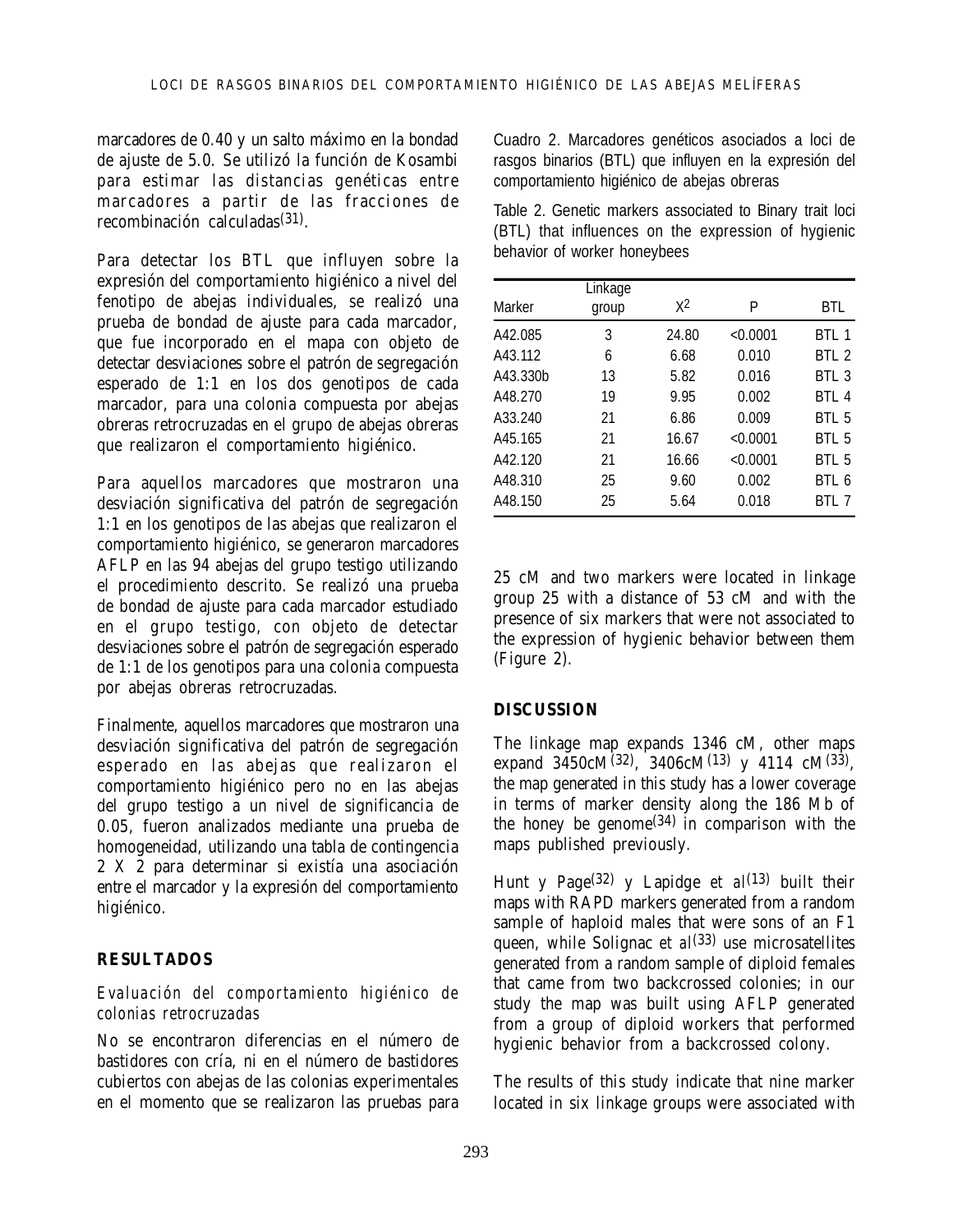Figura 2. Loci de rasgos binarios (BTL) que influyen en la expresión del comportamiento higiénico de abejas obreras Figure 2. Binary trait loci (BTL) that influence on the expression of the hygienic behavior of worker honeybees



medir el comportamiento higiénico, lo que indica que las poblaciones de abejas en las colonias no fueron diferentes  $(P > 0.05)$ .

Durante el desarrollo del estudio no se detectaron colonias en las que las abejas sólo removieran el opérculo de cera sin retirar a la pupa muerta; todas las colonias realizaron los dos componentes del comportamiento higiénico.

El comportamiento higiénico de los dos tipos de retrocruza fue diferente, ya que se encontraron

the expression of the hygienic behavior of honey bee workers. Markers A42.085, A43.112, A43.330b and A48.270 were located in four different linkage groups that represent different genomic regions, which mean that each marker represent a BTL. Markers A48.150 and A48.310 were located in the same linkage group, however these markers are not linked since the genetic distance between them is 53cM, which indicates that these are two different regions of the honey bee genome; besides between these two markers other six markers were located that were not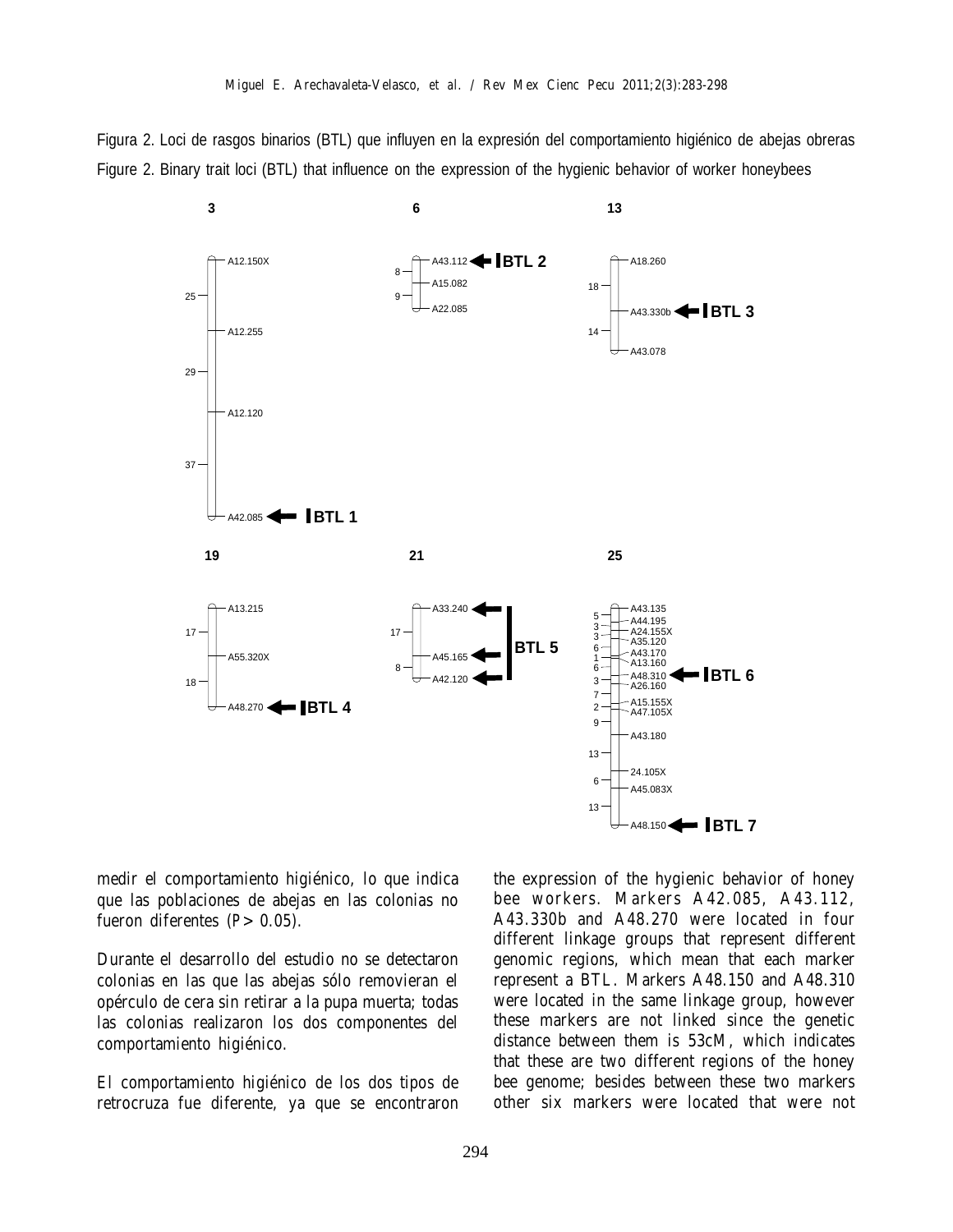diferencias en la proporción de celdas con cría muerta en las que las abejas removieron el opérculo, y de donde retiraron a las pupas muertas entre los dos grupos de colonias (*P*<0.01); se encontró que el comportamiento higiénico también fue diferente entre las colonias  $(P< 0.01)$  y no se encontraron diferencias entre repeticiones (*P*>0.05). El porcentaje promedio de celdas que limpiaron las colonias de la retrocruza hacia alto comportamiento higiénico fue de 95.32  $\pm$  1.00, mientras que el de las colonias de la retrocruza hacia bajo comportamiento higiénico fue de 68.4  $\pm$  1.06.

#### *Identificación de BTL asociados a la expresión del comportamiento higiénico de abejas obreras*

Durante el desarrollo del estudio, todas las abejas obreras que participaron realizando el comportamiento higiénico en la colonia de observación realizaron los dos componentes del comportamiento: removieron el opérculo de cera y retiraron a la pupa muerta de las celdas; no se detectaron obreras que sólo realizaran uno de los componentes.

Se generaron 234 marcadores polimórficos a partir de la muestra de 94 abejas que realizaron el comportamiento higiénico en la colonia de observación, 115 de estos marcadores fueron incorporados al mapa genético que estuvo formado por 25 grupos de ligamiento que expanden 1346 cM del genoma de la abeja con una distancia promedio entre marcadores de 11.70 cM (Figura 1).

Doce de los marcadores que se incorporaron al mapa genético mostraron desviaciones significativas del patrón de segregación esperado 1:1 de los genotipos para una colonia compuesta por abejas obreras retrocruzadas en el grupo de abejas obreras que realizaron el comportamiento higiénico (*P*<0.05), pero no en los genotipos del grupo control de abejas que no realizaron el comportamiento higiénico (*P*>0.05, Cuadro 1). Nueve de estos marcadores mostraron una asociación significativa con la expresión del comportamiento higiénico basado en una tabla de contingencia 2X2 (*P*<0.05, Cuadro 2).

Los nueve marcadores que estuvieron asociados significativamente con la expresión del associated with the expression of hygienic behavior, these suggests that each of the two markers are linked to two different BTLs. Markers A33.240, A45.165 y A42.120 were located in the same linkage group covering a region of 25 cM, this suggest that the three markers are linked to one BTL. This study identified seven BTLs associated with the expression of hygienic behavior of individual worker honey bees.

The results of this study indicates that specific regions in the honey bee genome influence on the expression of hygienic behavior at the level of individuals phenotype and that the genetic variation among the members of a family can bee associated with the probability that a honey bee worker performs this behavior.

Lapidge *et al*<sup>(13)</sup> identified seven QTL associated with the expression of hygienic behavior measured at the level of the whole colony phenotype, in this study we identified seven BTL associated with the expression or hygienic behavior measured at the level of individual honey bees phenotype. The genetic map generated by Lapidge *et al*(13) has a better coverage of the honey bee genome, however, the number of loci detected in both studies is the same. It is not possible to know with the information generated in the two studies, if the BTLs associated with the expression of hygienic behavior of individual honey bees identified in this study correspond to the same genomic regions that represent the QTL associated with the expression of hygienic behavior of the whole honey bee colony identified by Lapidge *et al*<sup>(13)</sup>, since different markers were used, however, it is possible that some regions could be the same, since other studies has showed that QTL associated to behavioral traits, that were identified at the colony level phenotype also influence the expression of specific behaviors at the level of individual honey bees<sup>(24,25,26)</sup> and that BTL associated with the expression of a behavioral trait at the level of individual honey bees phenotype, correspond to QTL that were associated to the trait at the colony level phenotype.

BTL and QTL mapping is the first step in a strategy to identify candidate genes for hygienic behavior, by locating the BTLs identified by linkage mapping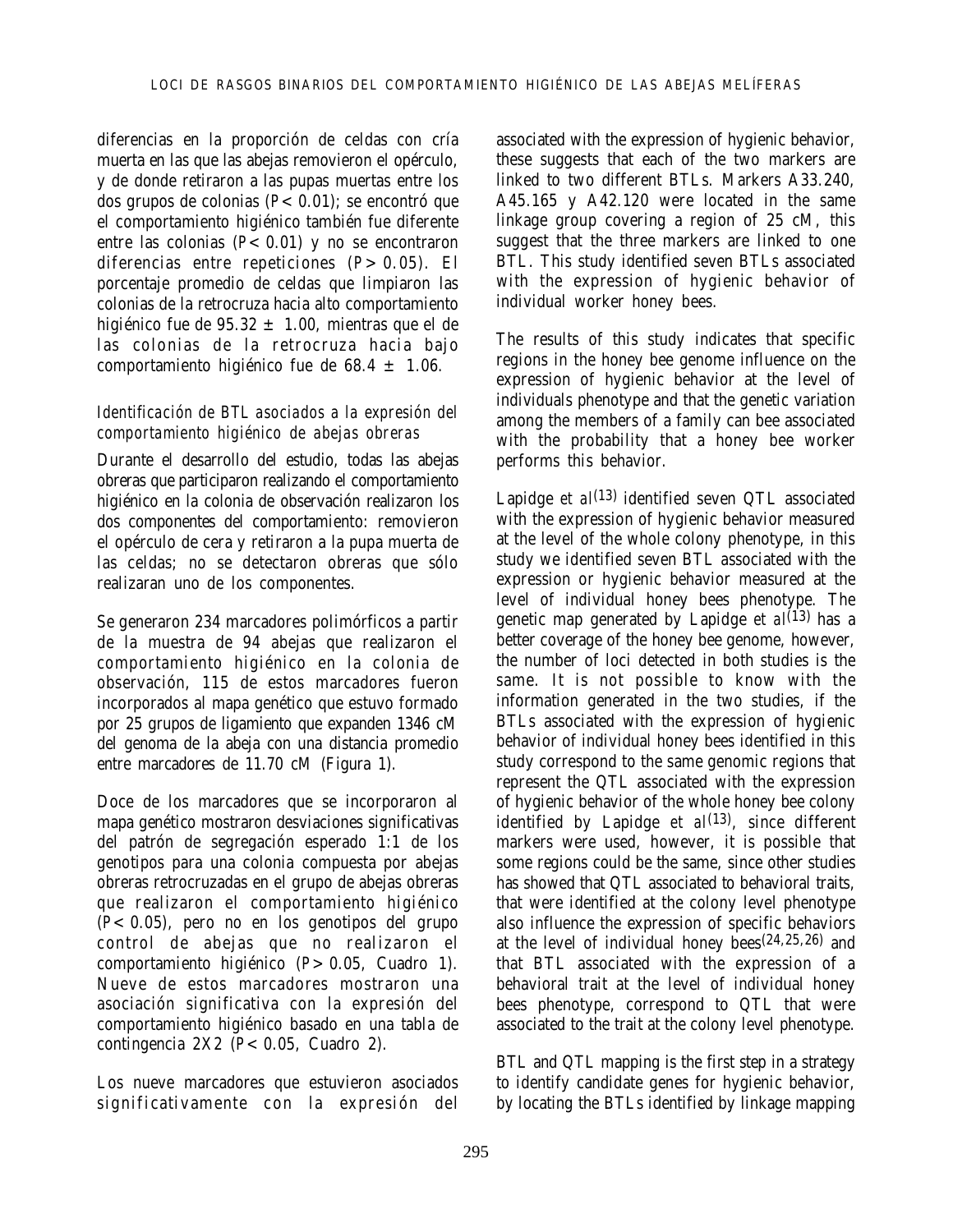comportamiento higiénico estuvieron ubicados en seis grupos de ligamiento del mapa genético. Cuatro de los marcadores estuvieron en grupos de ligamiento diferentes (Grupos 3, 6, 13 y 19), tres de los marcadores se ubicaron en forma adyacente cubriendo una región de 25 cM en el grupo de ligamiento 21 y dos marcadores se encontraron en el grupo de ligamiento 25 con una distancia de 53 cM entre ellos y con la presencia de seis marcadores no asociados a la expresión del comportamiento higiénico entre ellos (Figura 2).

## **DISCUSION**

El mapa de ligamiento generado en este estudio expande 1346 cM; otros mapas que han sido publicados anteriormente expanden 3450 cM(32), 3406 cM $(13)$  y 4114 cM $(33)$ , de tal forma que el mapa generado en este trabajo tiene una menor cobertura en términos de densidad de marcadores a lo largo de las 186 Mb del genoma de la abeja(34), en comparación con los mapas publicados previamente.

Hunt y Page<sup>(32)</sup> y Lapidge *et al*<sup>(13)</sup> construyeron sus mapas utilizando marcadores RAPD generados a partir de una muestra aleatoria de machos haploides hijos de una reina F1, mientras que Solignac *et al*<sup>(33)</sup> usaron micro satélites generados a partir de una muestra aleatoria de hembras diploides provenientes de dos colonias retrocruzadas. En nuestro estudio el mapa fue construido con marcadores AFLP generados a partir de un grupo de obreras diploides que realizaron el comportamiento higiénico de una colonia retrocruzada.

Los resultados de este trabajo indican que nueve marcadores ubicados en seis grupos de ligamiento estuvieron asociados con la expresión del comportamiento higiénico de las abejas obreras. Los marcadores A42.085, A43.112, A43.330b y A48.270 se localizaron en cuatro grupos de ligamiento diferentes que corresponden a regiones genómicas diferentes, de tal forma que cada uno representa un BTL. Los marcadores A48.150 y A48.310 se localizaron en un mismo grupo de ligamiento; sin embargo estos marcadores no se

in the corresponding regions in the honey bee genome. This approach takes advantage on the fact that the honey bee genome has been sequenced $(34)$ and that the honey bee has one of the highest recombination rates among the eukaryotic organisms, it has been estimated that one cM represents between 52 and 45 kb in the honey bee genome  $(32,33)$ , this means that genetic distances relatively long in a linkage map represents small regions in the genome. Using this strategy Hunt *et al*(35) identified candidate genes for pollen foraging behavior and for defensive behavior in the genomic regions that correspond to QTL and BTL associated to pollen foraging and the defensive behavior of honey bees.

## **CONCLUSIONS AND IMPLICATIONS**

In this study we detect genomic regions that influence the probability that a worker honey bee performs hygienic behavior, this will contribute to understand the factors that influence the expression of this behavior at the level of individual honey bees, and how does the expression of hygienic behavior at the level of the workers of a colony determine the phenotype of the whole honey bee colony. The BTLs detected will help to identify candidate genes and molecular markers associated to this trait for its possible use in maker assisted breeding programs for the development of honey bees that are resistant to diseases. Hygienic behavior is a trait of interest for beekeeping and is important from the point of view of the evolution of honey bee social behavior, since it is a trait that workers perform as a generalized respond of the colony against pathogens and parasites.

*End of english version*

encuentran ligados, ya que existe una distancia de 53 cM entre ellos, lo que indica que se trata de dos regiones diferentes del genoma de la abeja, además entre estos dos marcadores se localizaron otros seis marcadores que no estuvieron asociados a la expresión del comportamiento higiénico, lo que sugiere que cada uno de estos dos marcadores se encuentran ligados a dos BTL diferentes. Los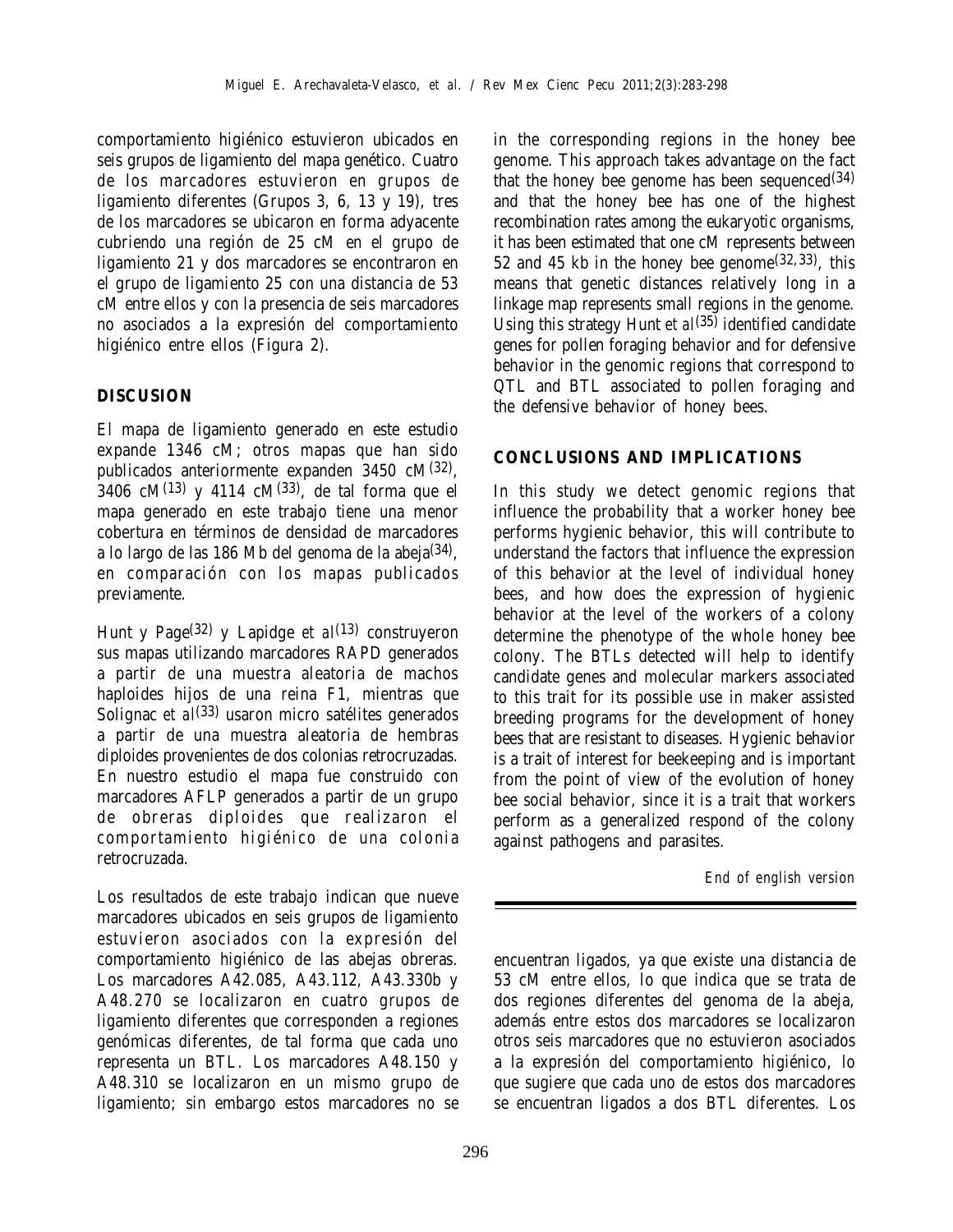marcadores A33.240, A45.165 y A42.120 se ubicaron dentro de un mismo grupo de ligamiento cubriendo una región de 25 cM, lo que sugiere que los tres marcadores se encuentran ligados a un mismo BTL. De tal forma que en este trabajo se identificaron siete BTL asociados con la expresión del comportamiento higiénico de abejas obreras individuales.

Los resultados obtenidos indican que regiones específicas del genoma de la abeja influyen sobre la expresión del comportamiento higiénico a nivel del fenotipo de los individuos, y que la variación genética entre miembros de una misma familia puede ser asociada a la probabilidad de que una abeja obrera realice este comportamiento.

Lapidge *et al*<sup>(13)</sup> identificaron siete QTL asociados a la expresión del comportamiento higiénico medido a nivel del fenotipo de toda la colonia de abejas; en nuestro trabajo se identificaron siete BTL asociados a la expresión del comportamiento higiénico medido a nivel del fenotipo de abejas individuales. El mapa genético desarrollado por Lapidge *et al*<sup>(13)</sup> tiene una mejor cobertura del genoma de la abeja que el generado en este trabajo, sin embargo, a pesar de esta diferencia el número de loci que se detectaron en los dos trabajos fue el mismo. No es posible saber con la información generada en estos dos estudios, si los BTL asociados a la expresión del comportamiento higiénico de abejas individuales identificados en este trabajo corresponden a las mismas regiones genómicas que los QTL asociados a la expresión del comportamiento higiénico de toda la colonia identificados por Lapidge *et al*(13), ya que se utilizaron marcadores moleculares diferentes; sin embargo, existe la posibilidad que algunas de las regiones sean las mismas, ya que otros estudios han demostrado que QTL asociados a características de comportamiento que originalmente fueron identificados a nivel del fenotipo de las colonias, también influyen sobre la expresión de comportamientos específicos a nivel de abejas individuales(24,25,26) y que BTL asociados a la expresión de características de comportamiento a nivel del fenotipo de abejas individuales, corresponden a QTL que fueron asociados a características medidas a nivel del fenotipo de las colonias(23).

La identificación de BTL y QTL es el primer paso en una estrategia que busca identificar genes candidatos que afectan la expresión del comportamiento higiénico, al relacionar los BTL identificados por medio del mapeo genético con las regiones correspondientes en el genoma de la abeja. Esta estrategia busca aprovechar que el genoma de la abeja ha sido secuenciado en su totalidad $(34)$ , y que la abeja tiene una de las más altas frecuencias de recombinación dentro de los organismos eucariontes; se ha estimado que un cM representa entre 52 y 45 kb en el genoma de la abeja $(32,33)$ lo que implica que distancias genéticas relativamente grandes dentro de un mapa de ligamiento representan regiones pequeñas dentro del genoma. Utilizando esta estrategia Hunt *et al*(35) identificaron genes candidatos para el pecoreo de polen y para el comportamiento defensivo dentro de las regiones genómicas que corresponden a QTL y BTL asociados al pecoreo de polen(24) y al comportamiento defensivo de las abejas(23,26,36).

### **CONCLUSIONES E IMPLICACIONES**

En este estudio se detectaron regiones genómicas que influyen en la probabilidad de que una abeja obrera realice el comportamiento higiénico, lo que contribuirá a entender los factores que influyen en la expresión de este comportamiento a nivel de abejas obreras individuales, y cómo es que la expresión del comportamiento higiénico a nivel de los individuos que forman a la colonia determina el fenotipo de toda la colonia de abejas. Los BTL detectados facilitarán la identificación de genes candidatos y marcadores moleculares asociados a esta característica, para su posible uso en programas de mejoramiento genético por selección asistida por marcadores, que busquen desarrollar colonias de abejas resistentes a enfermedades. El comportamiento higiénico es una característica de interés para la apicultura, y es importante desde el punto de vista de la evolución del comportamiento social de las abejas, ya que se trata de un rasgo de comportamiento que realizan las abejas obreras como una respuesta generalizada de la colonia en contra de los patógenos y parásitos que la afectan.